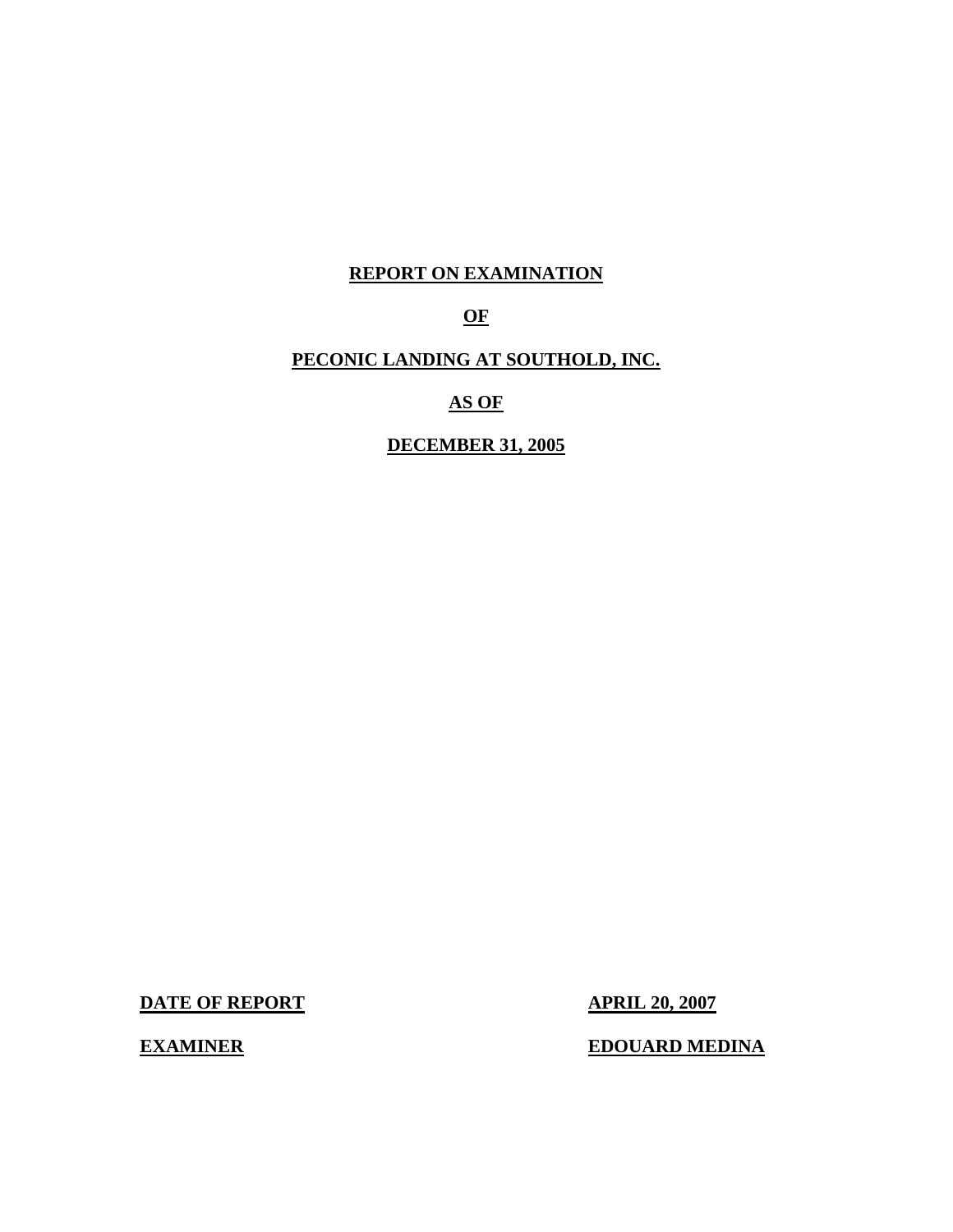# **TABLE OF CONTENTS**

| <u>ITEM NO.</u> |                                                                                                                                                                                                                                           | PAGE NO.                                                                              |
|-----------------|-------------------------------------------------------------------------------------------------------------------------------------------------------------------------------------------------------------------------------------------|---------------------------------------------------------------------------------------|
| 1.              | Scope of the examination                                                                                                                                                                                                                  | $\overline{2}$                                                                        |
| 2.              | Executive summary                                                                                                                                                                                                                         | 3                                                                                     |
| 3.              | Description of the Community                                                                                                                                                                                                              | 3                                                                                     |
|                 | A. Management<br>B. Holding company system<br>C. Occupancy rates<br>D. Refunds<br>E. Disaster recovery plan<br>F. Management agreement<br>G. Residents' health coverage<br>H. Custodial agreement<br>Accounts and records<br>$\mathbf{L}$ | $\overline{4}$<br>$\overline{7}$<br>$\overline{9}$<br>9<br>10<br>10<br>10<br>11<br>13 |
| $\overline{4}$  | <b>Financial statements</b>                                                                                                                                                                                                               | 14                                                                                    |
| 5               | Market conduct review                                                                                                                                                                                                                     | 17                                                                                    |
| 6               | Conclusion                                                                                                                                                                                                                                | 17                                                                                    |
| 7               | Summary of comments and recommendations                                                                                                                                                                                                   | 18                                                                                    |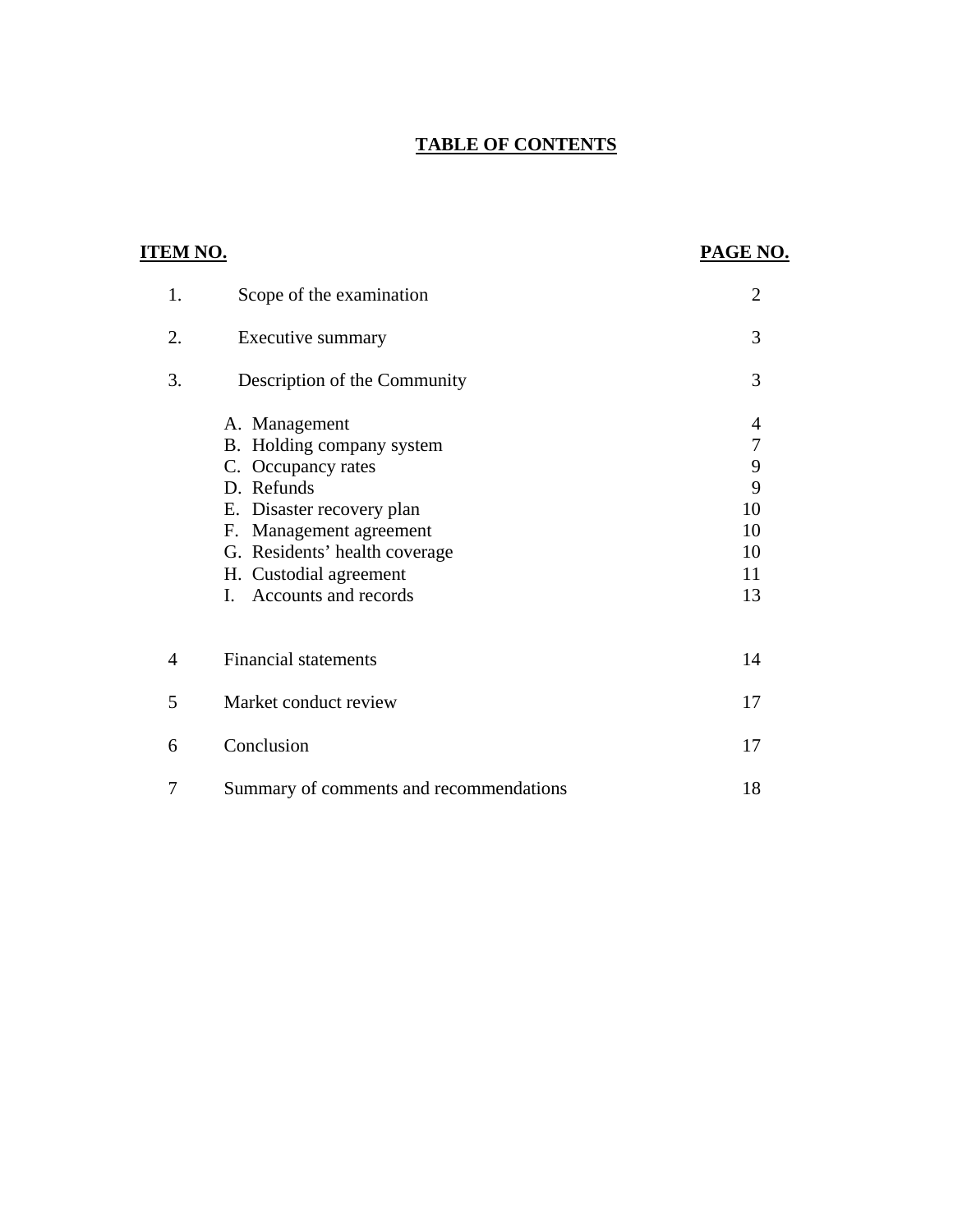**25 BEAVER STREET** STATE OF NEW YORK INSURANCE DEPARTMENT NEW YORK, NEW YORK 10004

 Governor Eliot Spitzer

 Eric R. Dinallo Superintendent of Insurance

April 20, 2007

Honorable Eric R. Dinallo Superintendent of Insurance Albany, New York 12257

Sir:

 Community licensed pursuant to the provisions of Article 46 of the Public Health Law. Wherever the designations "the Community" or "Peconic Landing" appear herein Pursuant to the requirements of the New York Insurance Law and in compliance with the instructions contained in Appointment Number 22544, dated September 6, 2006 attached hereto, I have made an examination into the condition and affairs of Peconic Landing at Southold, Inc., as of December 31, 2005, and submit the following report thereon. Peconic Landing at Southold, Inc. is a not-for-profit Continuing Care Retirement

without qualification, they should be understood to indicate Peconic Landing at Southold, Inc. The examination was conducted at the offices of the Community at 1500 Brecknock Road; Greenport, NY.

As of December 31, 2004, the Community's required actuarial surplus, as determined using generally accepted actuarial standards and applying statutory requirements, was impaired in the amount of \$1,367,244.

The Community is currently operating under a Plan of Restoration ("Plan") that was accepted by the New York Insurance Department on October 12, 2006. The Plan of Restoration relies on increasing fees in line with the increase in the operating expenses. The projected date for the removal of the impairment under the Plan was December 31, 2006.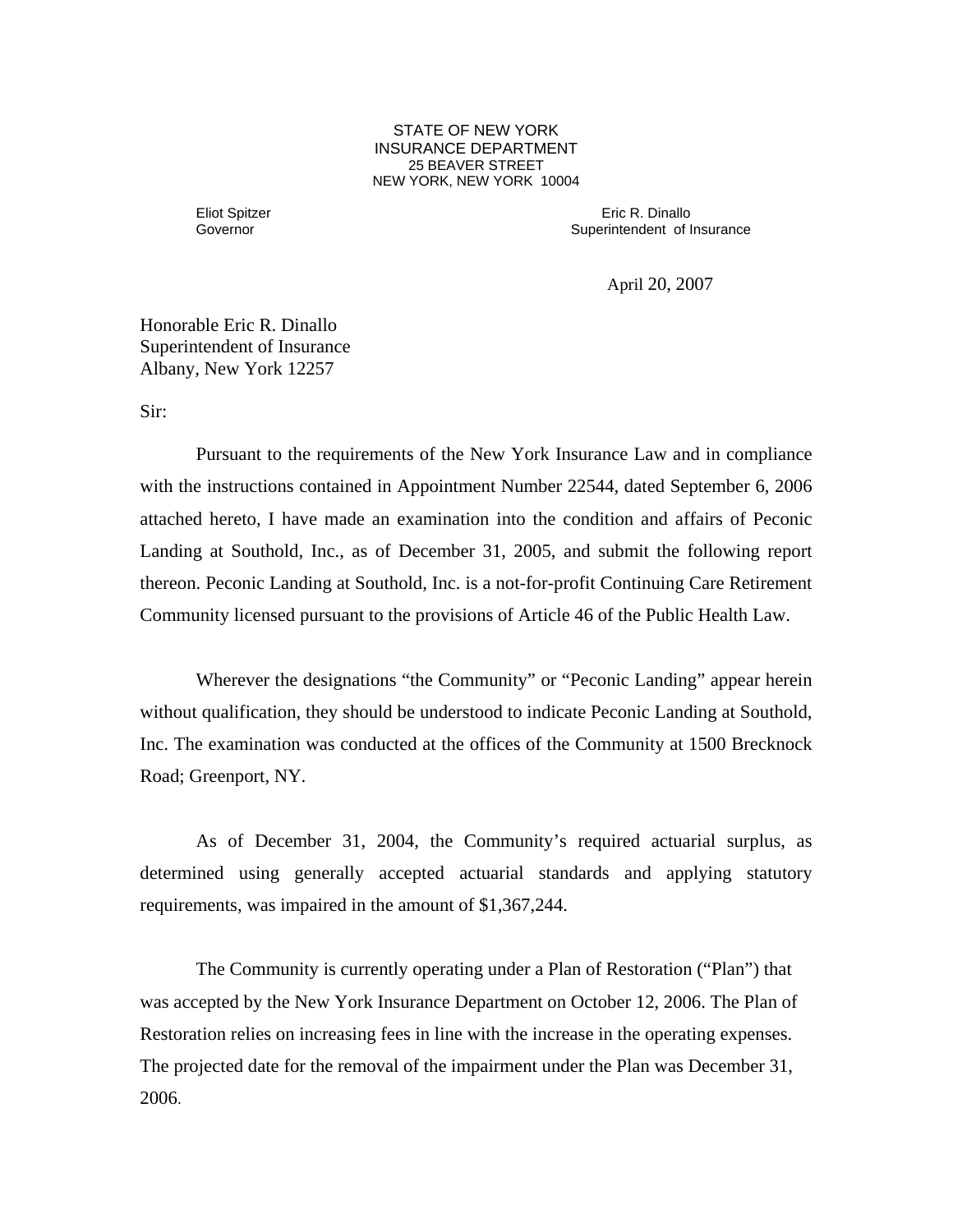#### **1. SCOPE OF THE EXAMINATION**

<span id="page-3-0"></span>The Community was formed on December 30, 1994. This examination covered the period from the time the Community commenced operations, August 15, 2002 through December 31, 2005. Transactions occurring subsequent to this period were reviewed where deemed appropriate by the examiner.

The examination comprised a complete verification of assets and liabilities as of December 31, 2005 in accordance with Generally Accepted Accounting Principles (GAAP), as modified by the Department pursuant to Insurance Department Regulation 140 {11 NYCRR 350}, a review of income and disbursements deemed necessary to accomplish such verification, and utilized, to the extent considered appropriate, work performed by the Community's independent certified public accountants. A review was also made of the following items:

> Community Documents Growth of the Community Financial Documents Board of Directors meeting minutes Market Conduct

This report on examination is confined to financial statements and comments on those matters that involve departures from laws, regulations or rules, or which are deemed to require explanation or description.

Representatives of the New York Insurance Department and the New York Department of Health conducted a site survey of the Community's facility on September 28, 2006 pursuant to Section 4610 of the New York Public Health Law.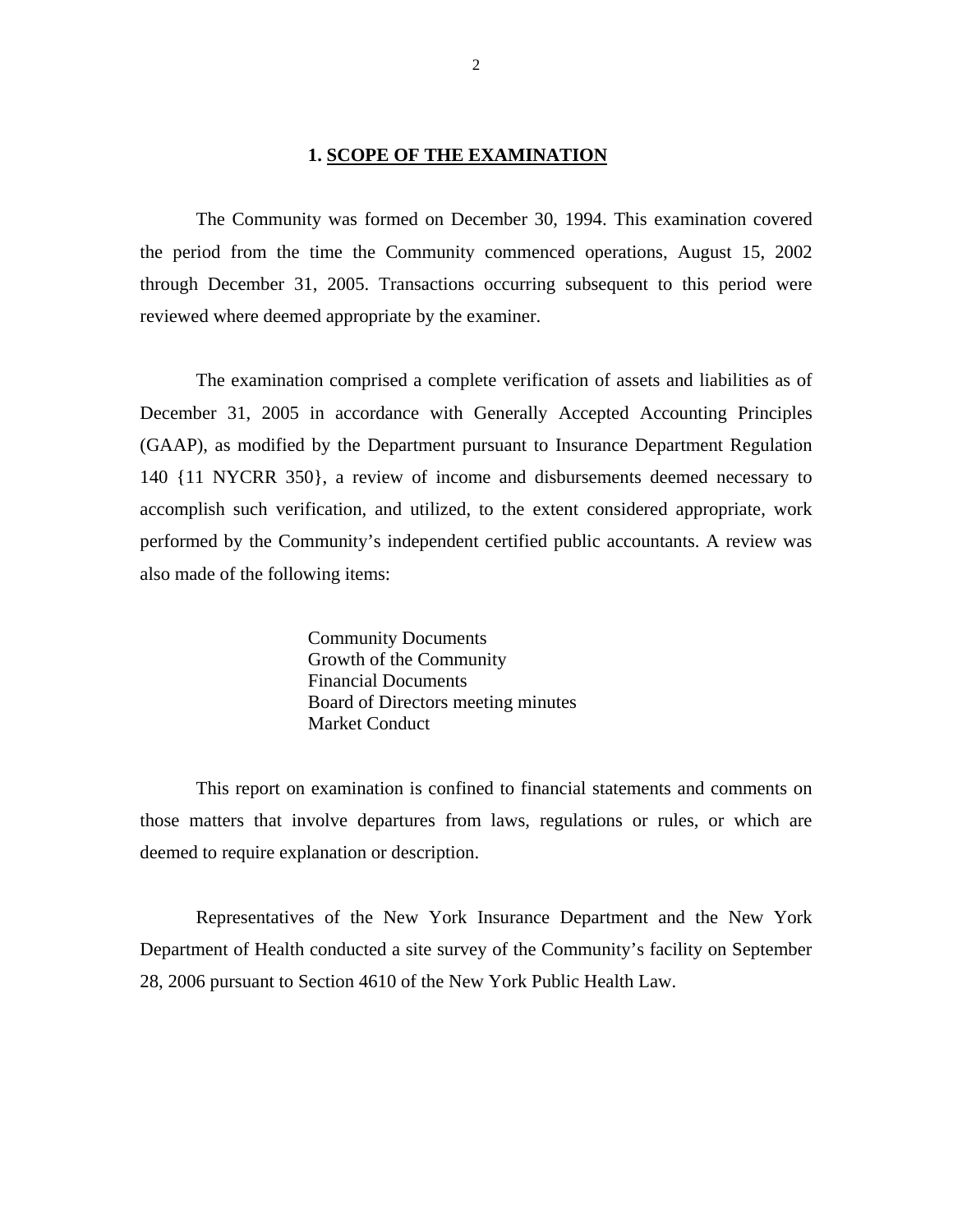## **2. EXECUTIVE SUMMARY**

<span id="page-4-0"></span>The results of this examination revealed certain operational deficiencies during

the examination. Significant findings relative to this examination are as follows:

- As of December 31, 2004, the Community's required actuarial surplus, as determined using generally accepted actuarial standards and applying statutory requirements, was impaired in the amount of \$1,367,244. The Community is currently operating under a Plan of Restoration ("Plan") that was accepted by the New York Insurance Department on October 12, 2006.
- The Community's Disaster Recovery Plan is silent relative to the transportation of its residents during an evacuation.
- The Community's management agreement failed to adequately provide for management services relative to periods of insolvency.
- of the Public Health Law. • The Community failed, during the examination period, to file its annual statement and audited financial statement with this Department and the Department of Health within the time frames prescribed by Section 4607

#### **3. DESCRIPTION OF THE COMMUNITY**

Peconic Landing is a Continuing Care Retirement Community as defined under Article 46 of the New York Public Health Law and received a Certificate of Authority from the New York State Continuing Care Retirement Council effective July 31, 1998. The Community commenced operations on August 15, 2002.

Peconic Landing is organized as a co-operative lifecare community and offers a range of services from totally independent living, through occasional health care in independent living units, daily personal care in the enriched housing (assisted living) units and full time skilled nursing units.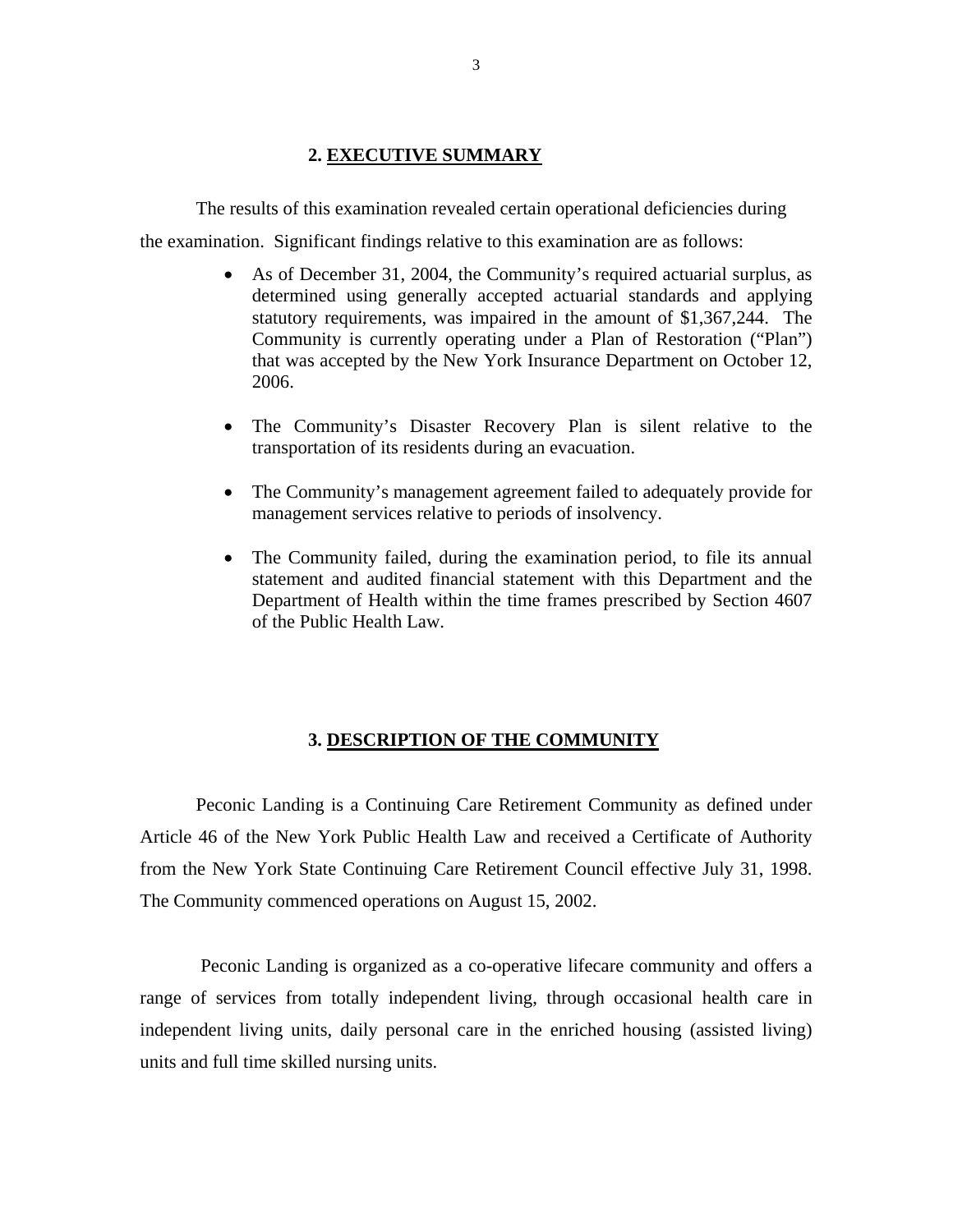<span id="page-5-0"></span>Residents of the Independent Living Units pay an entrance health care reserve fee, purchase shares in Peconic Landing Housing Association Cooperative, Inc. (Cooperative) and enter into a Care Agreement Contract under which such residents have the right to occupy an independent living unit for the remainder of their life, or until such time as they need to be transferred to enriched housing units or to the skilled nursing units. The enriched housing units and skilled nursing units may be occupied by individuals who are not residents with lifecare contracts, but who pay on a per-diem basis. However, lifecare residents have priority access to enriched housing units and the skilled nursing unit facilities.

Residents pay monthly fees related to their occupancy of an independent living unit, enriched housing unit, or a skilled nursing unit according to a care and subscription agreement entered into by Peconic Landing, the Co-operative and the residents. If the care and subscription agreement is terminated within the first 90 days of occupancy, the health care reserve fee is fully refundable. Subsequent to 90 days, the amount of the health care reserve will be reduced by a four percent processing fee, and an additional two percent per month of occupancy. After 48 months, no amount will be refundable.

The Community consists of 250 independent living units, 26 enriched housing beds, 44 nursing beds, several dining rooms, common areas, and a kitchen area that supports the operation of the dining services.

#### A. Management

Pursuant to the Community's charter and by-laws, management of the Community is vested in a board of directors composed of no less than seven members. As of the examination date, the board of directors was comprised of 13 members. The Community's board of directors as of December 31, 2005 was as follows: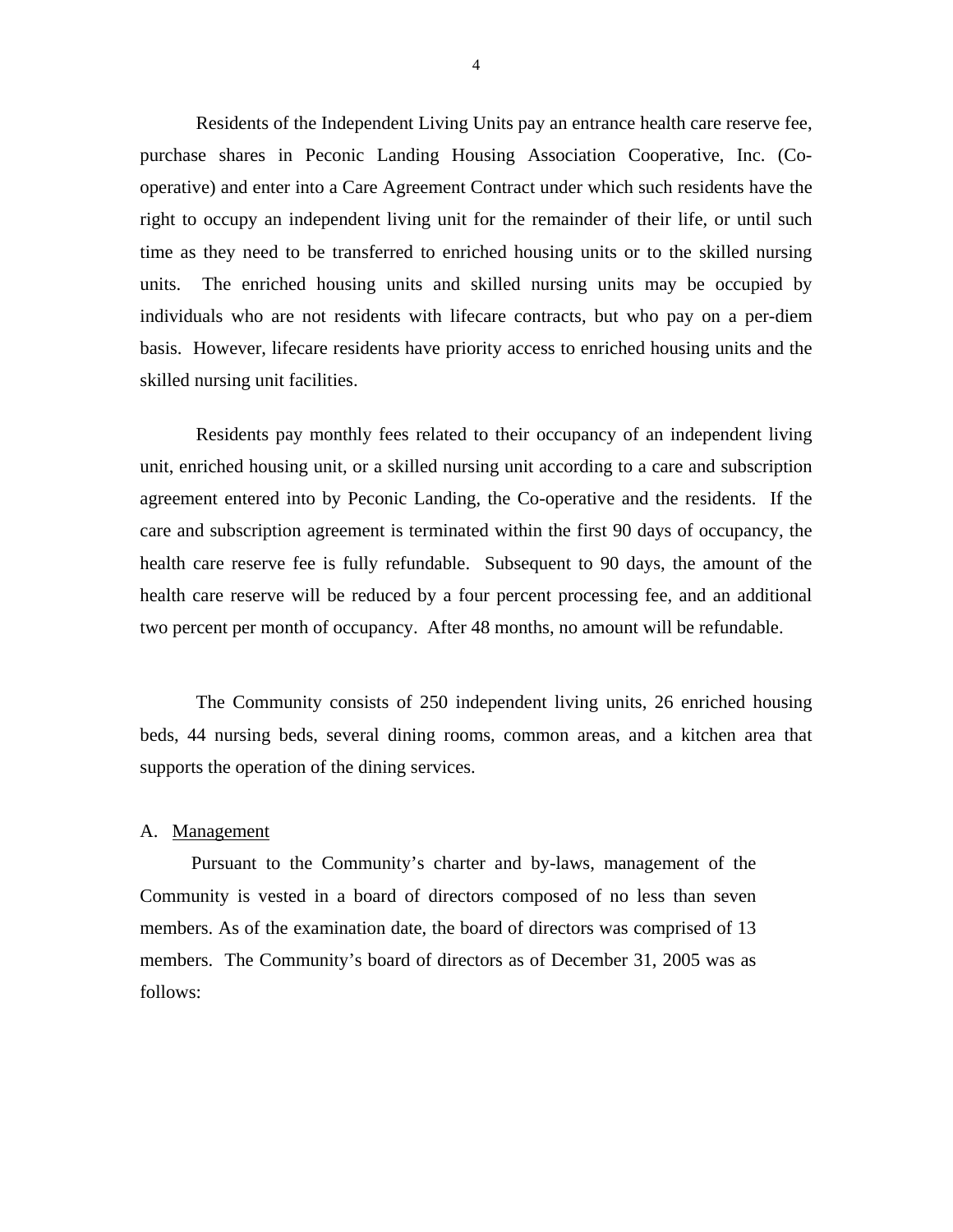#### Board of Directors

Southold, New York

Paul J. Connor III Mattituck, NY

Thomas B. Doolan Southold, NY

Rosamond Phelps Baiz Southold, NY

Luke Bobcock Sag Harbor, NY

Jerry Callis Southold, NY

Gregory N. Ferraris Sag Harbor, NY

Robert T. Goldman New Suffolk, NY

Alice Hussie Southold, NY

Lisa Israel Greenport, NY

.

Rev. Peter M. Larsen Southampton, NY

**Principal Business Affiliation** Name Principal Business Affiliation<br>John M. May Management consultant

Management consultant

President & CEO, Eastern Long Island Hospital

 President & CEO, Southampton Hospital

Owner, The Old Fields Vineyards

 Employee, Saybrook Capital, LLC

Retired

Banducci, Katz & Ferraris

 Employee, Capital Cities

Owner, Alice Hussie Real Estate

Co-owner, Richmond Realty Corp.

Member of the Clergy, Episcopal Church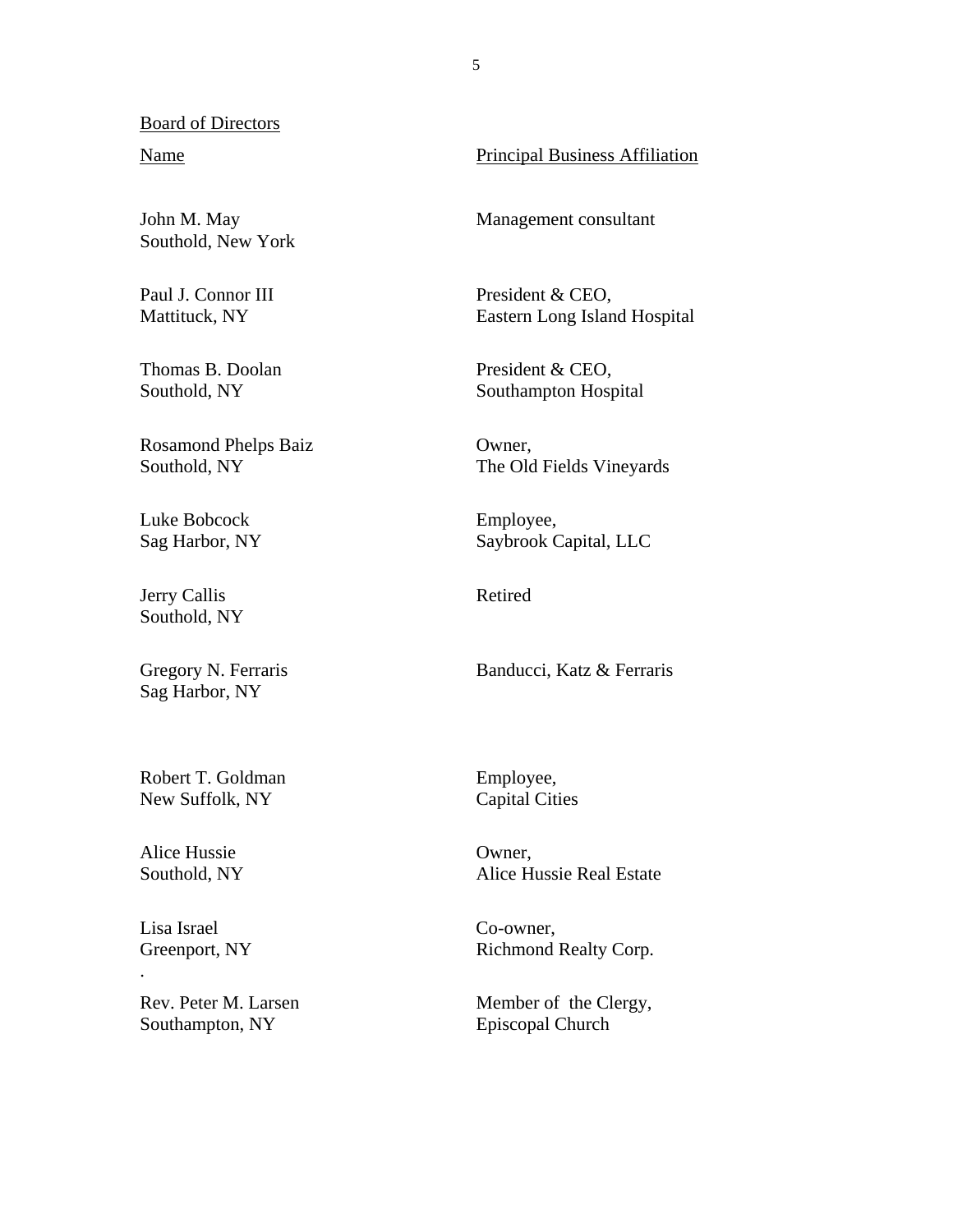Sandra Novick Employee,

Southold, NY Bridgehampton National Bank Bank

William G. Thompson Retired Greenport, NY

The board is required to meet once each year for an annual meeting, but may hold special meetings as desired. At least four meetings were held during each fiscal year of the examination period. A review of the minutes of meetings of the Community held during the examination period indicated that all board meetings held were well attended.

The principal officers of the Community, as of December 31, 2005, were as follows:

| <b>Officers</b> | Title                          |
|-----------------|--------------------------------|
| Robert Syron    | <b>Chief Executive Officer</b> |
| Steven Carroll  | <b>Chief Financial Officer</b> |
| John May        | President and Treasurer        |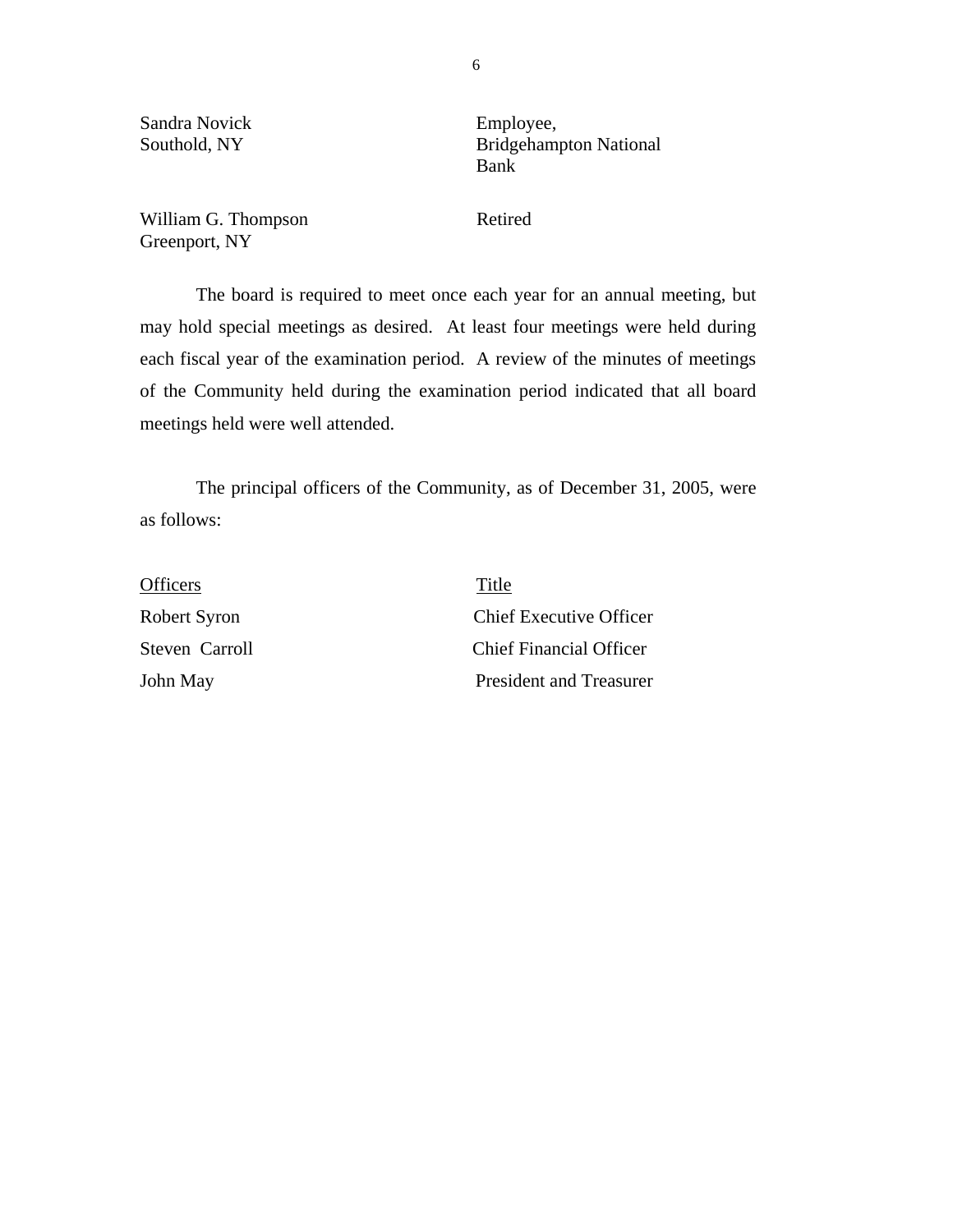#### <span id="page-8-0"></span>B. Holding Company System

The structure of the Holding Company, as of the examination date, was as follows:



#### Peconic Landing Housing Association, Inc. (Co-operative)

Peconic Landing Housing Association, Inc. is a cooperative corporation formed to provide cooperative housing units to Community members who purchase shares in the corporation and enter into Care Agreements with Peconic Landing at Southold, Inc.

As such, the independent living units are owned as cooperative housing by the Community's residents.

Peconic Landing, pursuant to a Long Term Lease Agreement, leases a portion of its real property to the Co-operative for the cooperative residential portion of the Community. The Co-operative owns the improvements on the leased premises which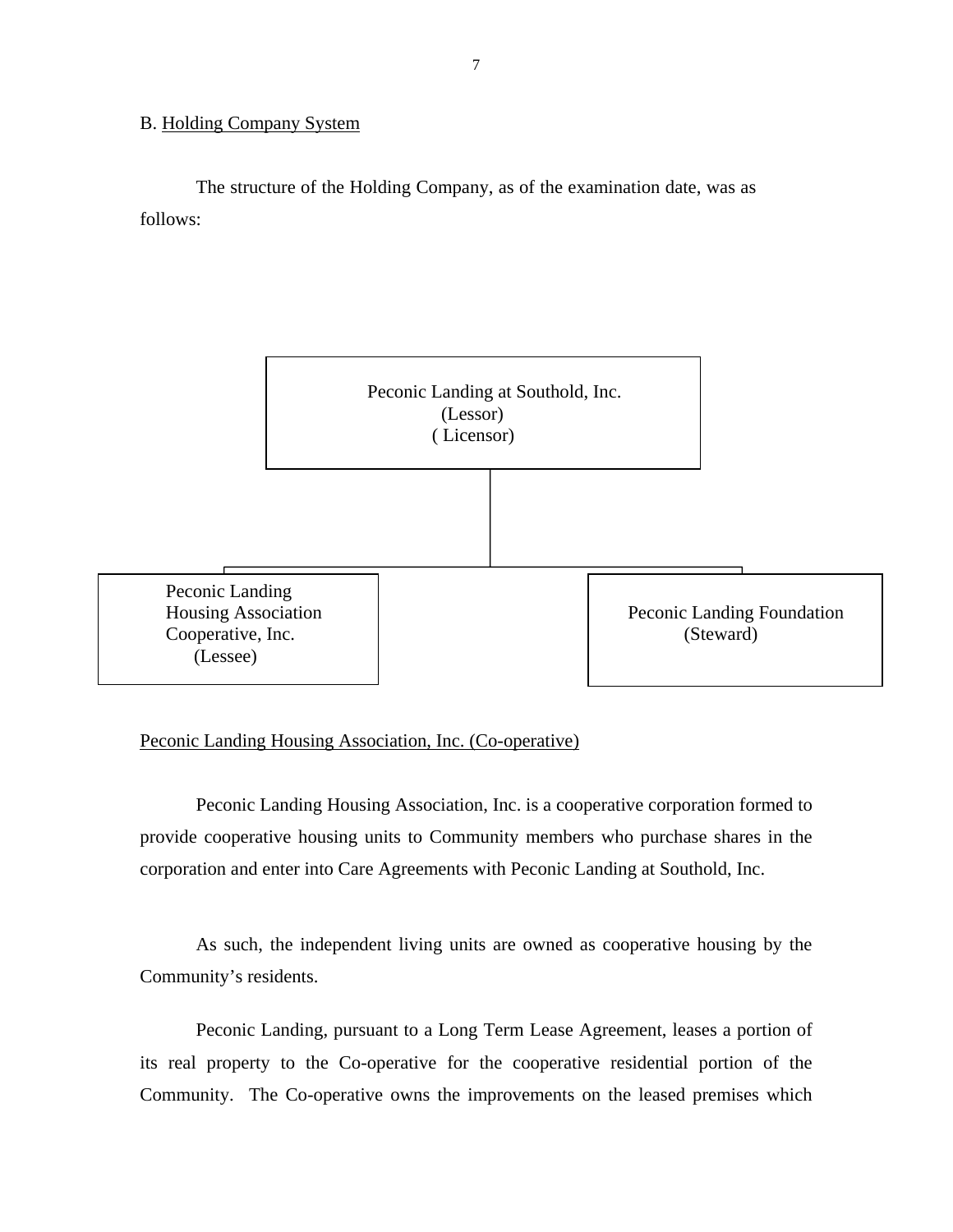include cooperative housing units used for the independent housing component of the Community.

As per the Long Term Lease Agreement, upon commencement of the lease term, the Co-operative has agreed to pay, before delinquency, all charges for utilities, including, but not limited to, gas, electricity, light, heat, water, power and telephone or other communication service used, rendered or supplied, upon or in connection with the leased premises and the residential improvements.

According to the terms of the agreement, the residential improvements are the property of Co-operative, and Peconic Landing shall not have the right to remove said residential improvements from the leased properties without the Co-operative's prior written consent.

According to the agreement, the Co-operative is responsible for the payment of all real property taxes, all necessary repairs and replacements to keep the residential area, the parking area, the sidewalks, and the curbs clean.

#### Peconic Landing Foundation (Foundation)

Under the Stewardship Agreement, made between Peconic Landing at Southold,, Inc (Licensor) and the Brecknock Hall Foundation (Steward), Peconic Landing granted to the Steward a license for the purpose of maintaining, repairing, improving and operating the historic structure of Brecknock Hall. However, it is noted that, according to the agreement, the facilities, including Brecknock Hall remain the property of Peconic Landing at Southold, Inc.

The Stewardship Agreement is effective July 1, 2005 through June 30, 2015.

The Community did not seek the New York Department of Health's approval for its Stewardship Agreement.

It is recommended that the Community seek the New York Department of Health's approval for its Stewardship Agreement.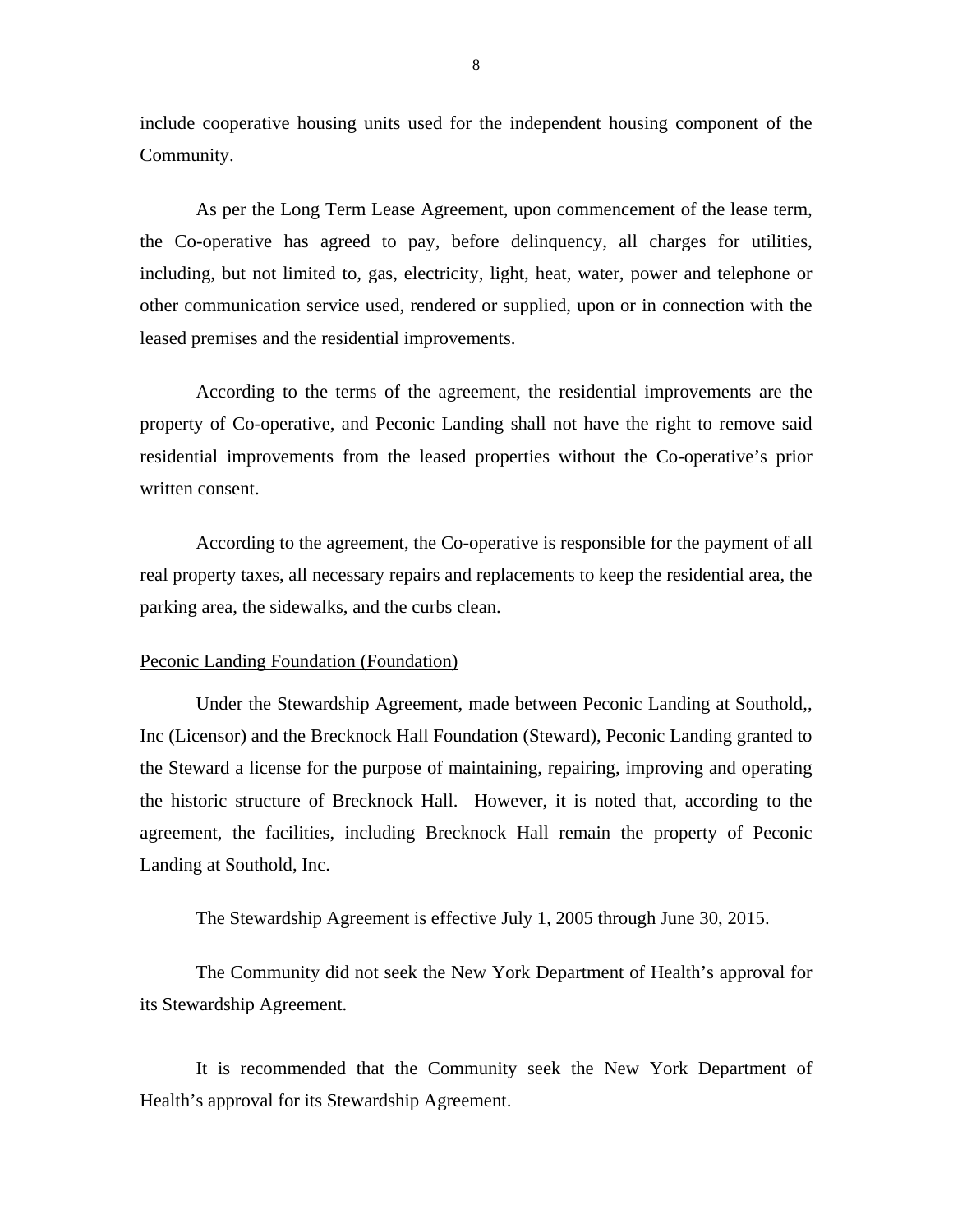#### C. Occupancy Rates

The occupancy rates for the four year period ending December 31, 2006 were as follows:

|                         | 2003  | 2004  | 2005  | 2006  |
|-------------------------|-------|-------|-------|-------|
| Independent             | 78%   | 90.4% | 96%   | 96%   |
| <b>Living Units</b>     |       |       |       |       |
| <b>Enriched Housing</b> | 38.4% | 44.2% | 65.4% | 96.2% |
| <b>Skilled Nursing</b>  | 50%   | 63.6% | 81.8% | 95.1% |
| Units                   |       |       |       |       |

#### D. Refunds.

Section 4609.4 of the New York Public Health Law states in part,

"Any refund made pursuant to this section must be paid no later than thirty days after the formerly occupied unit has been resold, but in no event later than one year after the formerly occupied unit has been vacated."

The examiner reviewed three cases of residents in which refunds were processed during 2005. In one case, the resident's proceed check was issued in excess of the thirty day time frame prescribed by Section 4609.4 of the New York Public Health Law.

It is recommended that the Community comply with Section 4609.4 of the New York Public Health Law relative to the issuance of refund proceeds within the time period prescribed by such section of the New York Public Health Law.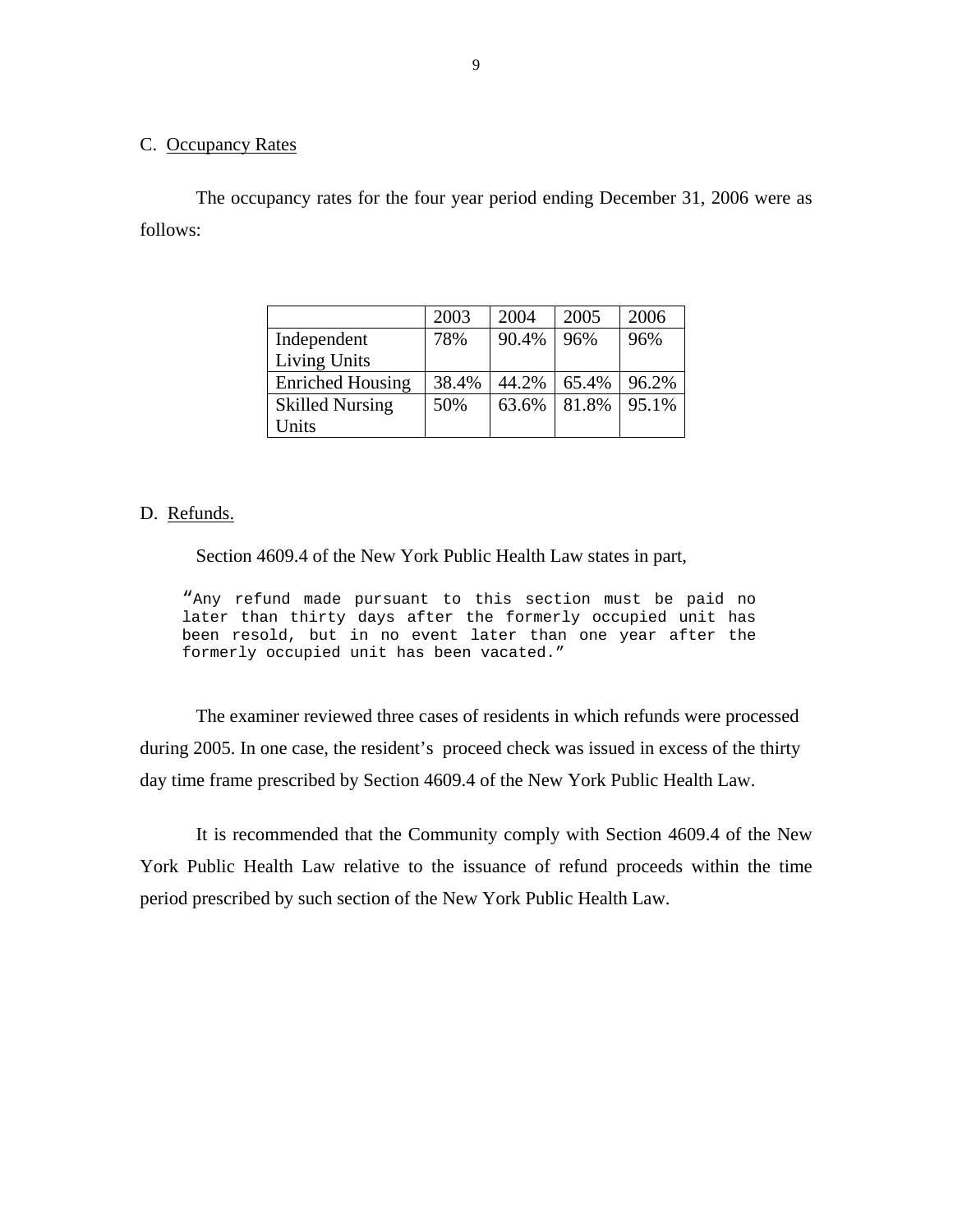<span id="page-11-0"></span>E. Disaster Recovery Plan

It was noted that the transportation procedures for resident evacuation were not included in the Community's Emergency Procedures Manual.

It is recommended that the Community include specific transportation procedures for the evacuation of its residents within its Emergency Procedures Manual.

#### F. Management Agreement

The Community and its management consulting firm, as of the time of examination, maintained a Management Agreement which set forth the services to be provided by such management consulting firm.

Section 8.1 of the Management Agreement states, in part, as follows:

"The occurrence of one (1) or more of the following events shall constitute a Sponsor's Default hereunder..:

Sponsor's becoming insolvent or unable to pay its debts as they mature...."

It is recommended that, as a prudent business practice, the captioned agreement be revised so as to state that, if insolvency of the Community (sponsor) shall occur, and in respect to all existing insolvency laws and regulations, the Manager can terminate the Management Agreement only after, at least, a ninety day notice is given to the Community.

#### G. . Residents' Health Coverage

Regarding residents' health coverage, Section 4608.14 of the New York Public Health Law further states as follows:

"A statement that: a. the resident shall, if eligible, enroll in Medicare parts a and b or the equivalent and shall continue to maintain that coverage, together with Medicare supplement coverage at least equivalent in benefits to those established by the superintendent as minimum benefits for Medicare supplement policies;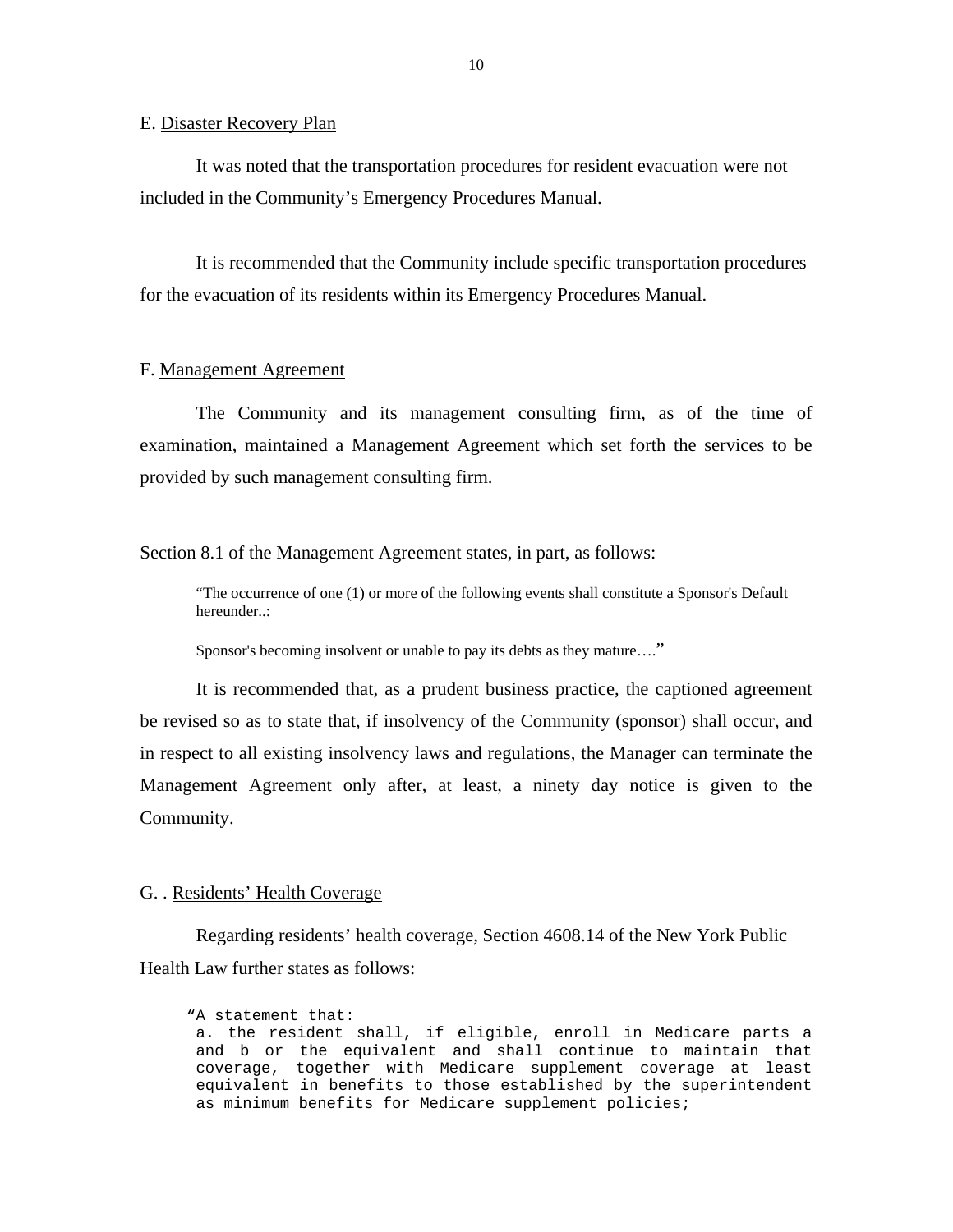<span id="page-12-0"></span>b. if the resident fails to maintain Medicare coverage and a Medicare supplement coverage, or is ineligible for such coverage and fails to purchase the equivalent of such coverage, the Community shall purchase the coverage or equivalent coverage on behalf and at the expense of the resident and shall have the authority to require an appropriate adjustment in payments by the resident to the community; c. if the community cannot purchase Medicare coverage and Medicare supplement coverage or the equivalent, the Community shall have the authority to require an adjustment in monthly fees, subject to the approval of the superintendent, to fund the additional risk to the facility; and d. if the resident fails to purchase or maintain Medicare coverage and Medicare supplement coverage or the equivalent, and the community has not purchased such coverage, the Community will be responsible for any expenses which would have been covered by Medicare and Medicare supplement coverage. The Community may add the amount of such expenses to the resident's monthly fees."

The Community monitors the residents' coverages on an annual basis. The Plan, at the time of examination, was in the process of putting in place a methodology for monitoring such coverage on a more frequent basis.

It is recommended that Community continue to put a system in place that would provide for the monitoring of the resident's Medicare and Medicare Supplement coverages on a more frequent basis.

#### H. Custodial Agreement

A review of the Community's custodial agreement for its investments revealed that the safeguards and controls as required by this Department were not in place. It is recommended that the Community amend its custodial agreement to include the following listing of safeguards and controls:

1. The bank shall have in force, for its own protection, Bankers Blanket Bond Insurance of the broadest form available for commercial banks and will continue to maintain such insurance. The bank will give the Community 60 days written notice of any material change in the form or amount of such insurance or termination of this coverage.

2. The bank will at all times give the securities held by the bank thereunder the same care the bank gives its own property of a similar nature.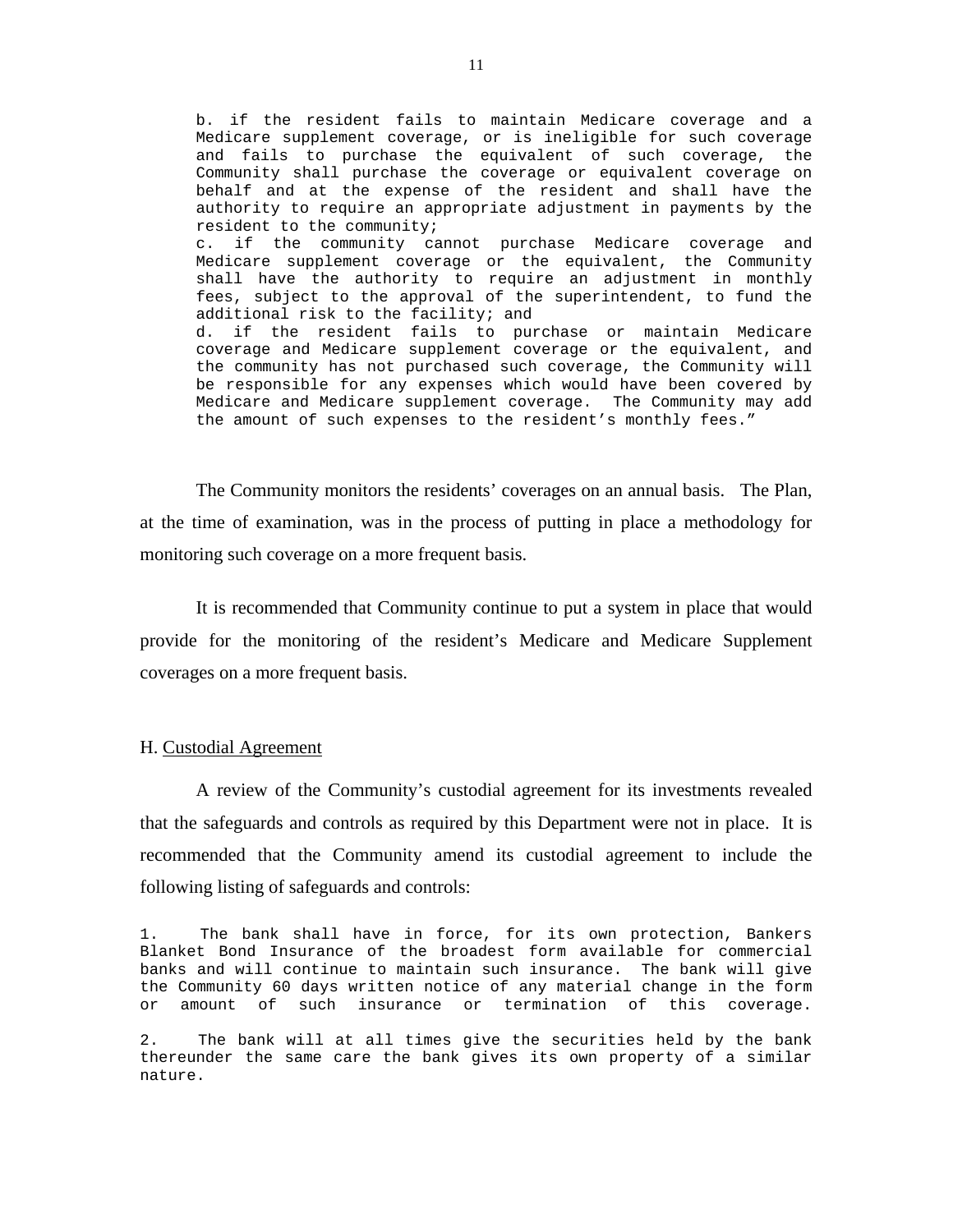3. Furnish the Community (at least quarterly) with a list of such securities showing a complete description of each issue, which shall include the number of shares or par value of bonds so held at the end of such such that  $\mathbf{S}$  such that  $\mathbf{S}$  and  $\mathbf{S}$  are  $\mathbf{S}$  and  $\mathbf{S}$  and  $\mathbf{S}$  are  $\mathbf{S}$  and  $\mathbf{S}$  are  $\mathbf{S}$  and  $\mathbf{S}$  are  $\mathbf{S}$  and  $\mathbf{S}$  are  $\mathbf{S}$  and  $\mathbf{S}$  are  $\mathbf{S}$  and  $\math$ 

4. Maintain records sufficient to verify information we are required to report in the Annual Statement blank of the Insurance Department of the State of New York.

5. The bank shall furnish the Community with the appropriate affidavits in an acceptable form in order for the securities referred to in such affidavits to be recognized as admitted assets of the Community.

6. Access shall be during the bank's regular hours. Those persons who shall be entitled to examine, on the bank's premises, securities held by the bank and the bank's records related to those securities, shall be specified. An authorized officer shall furnish the bank with written instructions to that effect.

7. Written instructions hereunder shall be signed by any two of the Community's Authorized Officers specified in a separate list for this purpose which will be furnished to the bank from time to time signed by the treasurer or an assistant treasurer and certified under the corporate seal by the secretary or an assistant secretary.

8. In connection with any situation involving registration of securities in the name of a nominee of a bank custodian, the custodian agreement should empower the bank to take such action.

9. There should be a provision in the agreement that would give the Community the opportunity to secure the most recent report on the review of the custodian's system of internal controls, pertaining to custodian record keeping, issued by internal or independent auditors.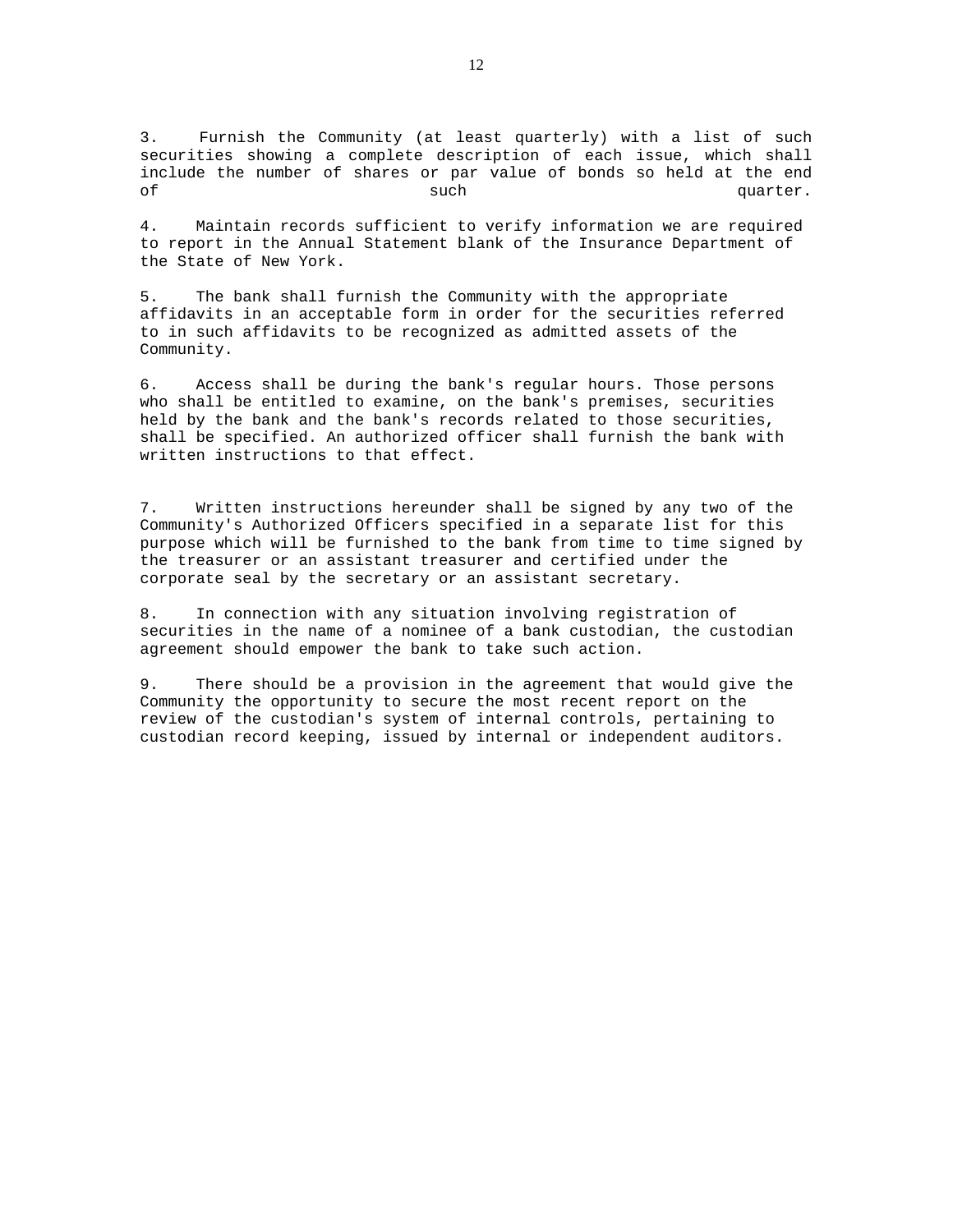#### <span id="page-14-0"></span>J. Accounts and Records

#### 1. Allocation of expenses

An instance of error was noted relative to the allocation of utility expenses between Peconic Landing and the Co-operative during the review of expenses.

In light of the above, it is recommended that the Community exercise better care, in the future, when allocating the utility expenses to the books of the Co-operative.

#### 2. Annual Statement filing

Section 4607.1 of the New York Public Health Law states the following:

"S 4607. Annual statement. 1. Within four months of close of the operator`s fiscal year, unless an extension of time to file has been granted, the operator shall file an annual statement with the commissioner and superintendent showing the condition as of the last day of the preceding calendar or fiscal year. If the commissioner and superintendent do not receive the annual statement within four months of the end of the operator's fiscal year or have not granted an extension of time to file, the council may charge a late fee."

For years 2003, 2004 and 2005, the Community failed to file its annual statement with the New York Insurance Department and the New York Department of Health within the filing time frame prescribed by of Section 4607.1 of the New York Public Health Law.

It is recommended that the Community file its annual statement within the time period prescribed by Section 4607.1 of the New York Public Health Law.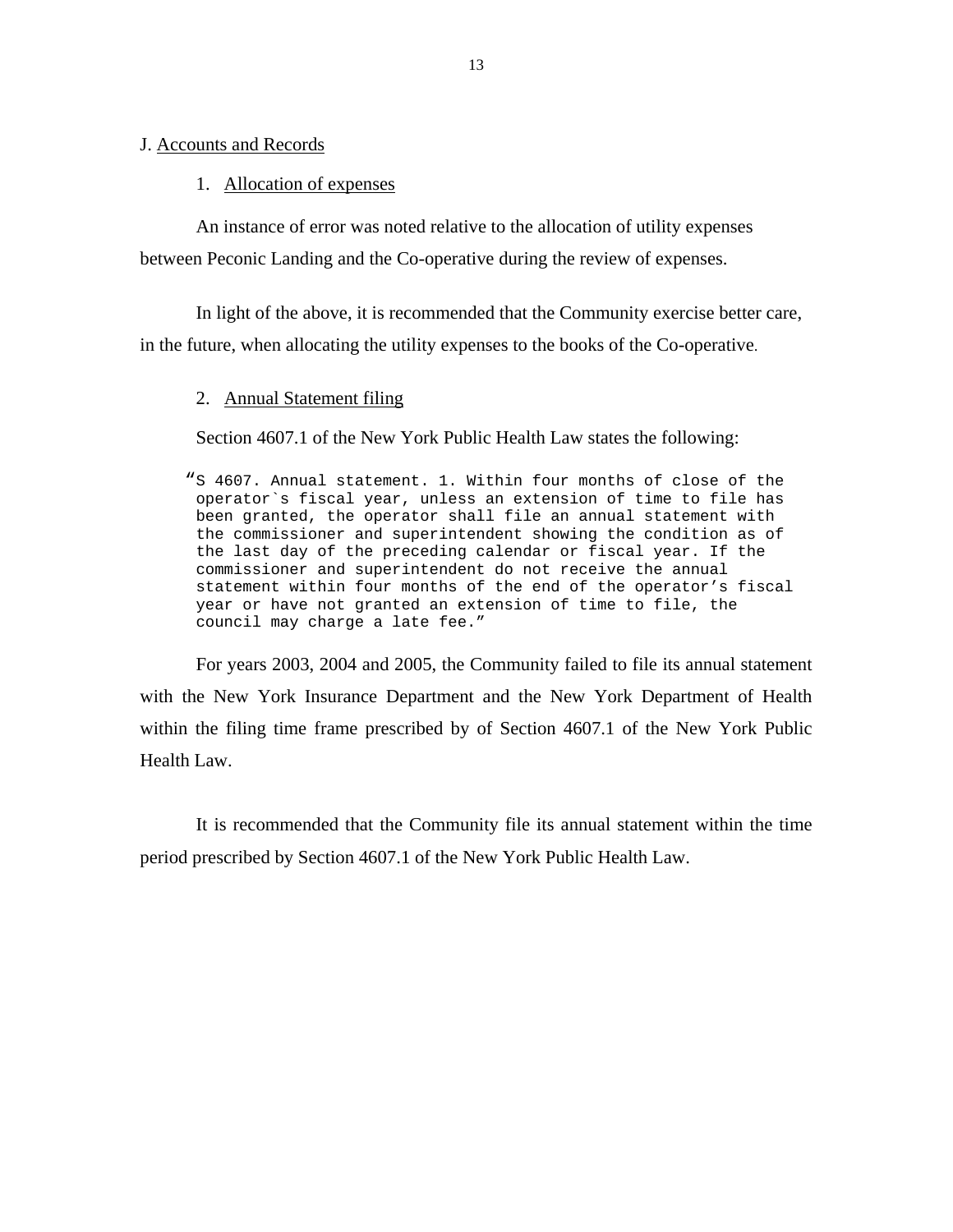## **4. FINANCIAL STATEMENTS**

## A. Balance Sheet

The following shows the assets, liabilities and surplus as determined by this examination as of December 31, 2004. It is the same as the actuarial balance sheet filed by the Community and is presented on a statutory accounting basis, pursuant to Insurance Department Regulation 140 {11 NYCRR 350}:

## ASSETS

| Cash and Investable Assets                           | \$<br>12,533,990  |
|------------------------------------------------------|-------------------|
| <b>Account Receivables</b>                           | 2,022,384         |
| Real Estate Related to the Community (Net of<br>Dep) | 105,316,831       |
| Furniture & Equipment (Net of Dep)                   | 9,791,818         |
| Deferred Financing Costs (net of Dep)                | 3,818,213         |
| <b>Deferred Marketing Costs</b>                      | 3,349,256         |
| Escrow Account                                       | 1,747,285         |
| <b>Total Assets</b>                                  | \$<br>138,579,777 |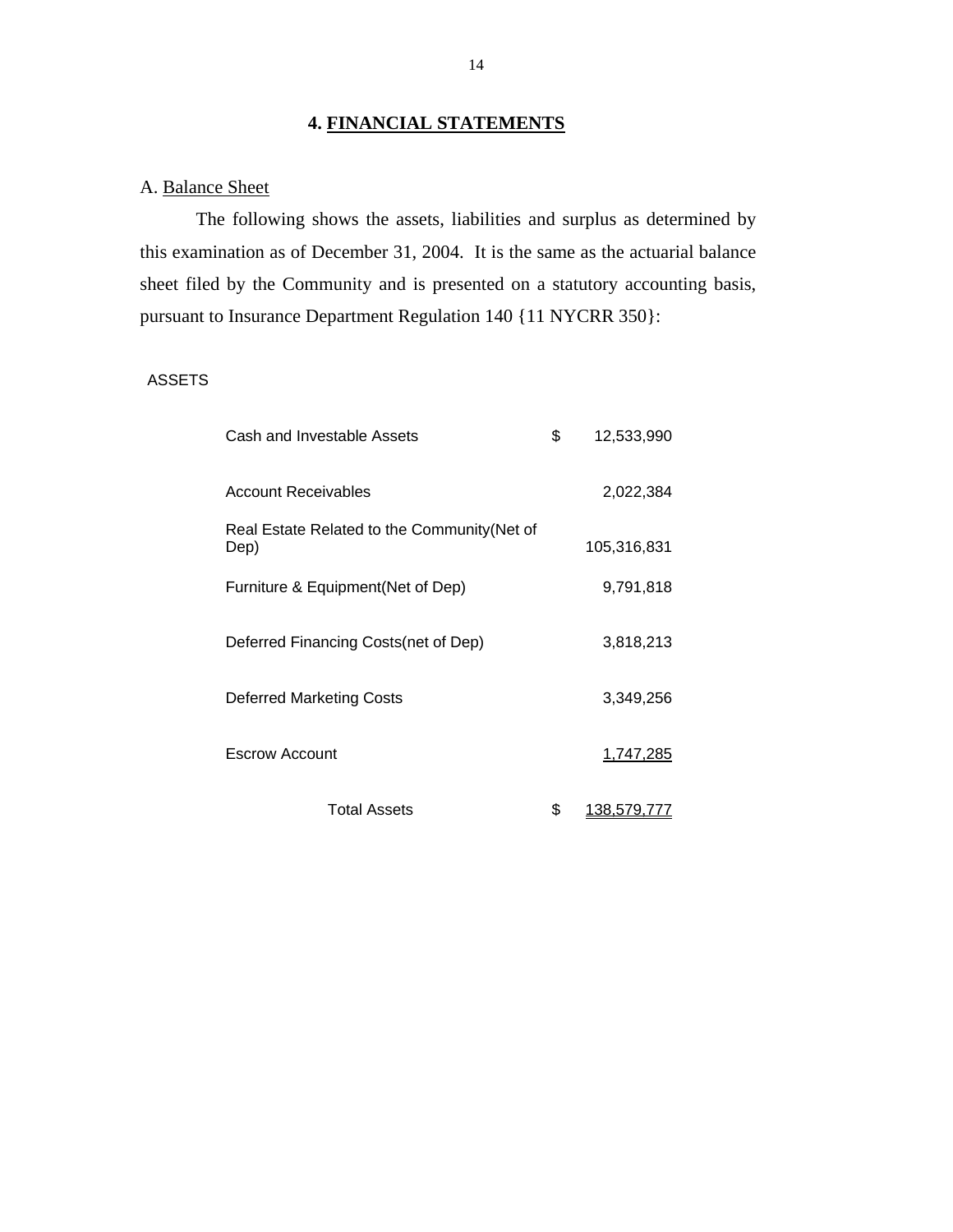#### LIABILTIES

| Loans                                                  |                          | \$<br>\$36,309,075   |
|--------------------------------------------------------|--------------------------|----------------------|
| Actuarial Reserve                                      |                          | 92,602,802           |
| <b>Other Liabilities</b>                               |                          | 11,035,144           |
|                                                        | <b>Total Liabilities</b> | \$<br>\$139,947,021  |
| <b>Actuarial Surplus</b><br>as of December 31,<br>2004 |                          | (1,367,244)          |
| <b>Total Surplus and Liabilities</b>                   |                          | <u>\$138,579,777</u> |

Note 1: It is noted that the asset values herein are reported on a statutory/actuarial basis. As such, the values differ from the certified financial statements prepared by the Community's Certified Public Accountants.

Note 2: As of December 31, 2004, the Community's required surplus, as determined using generally accepted actuarial standards and applying statutory requirements, was impaired in the amount of \$1,367,244. The Community is currently operating under a Plan of Restoration ("Plan") that was accepted by the New York Insurance Department on October 12, 2006.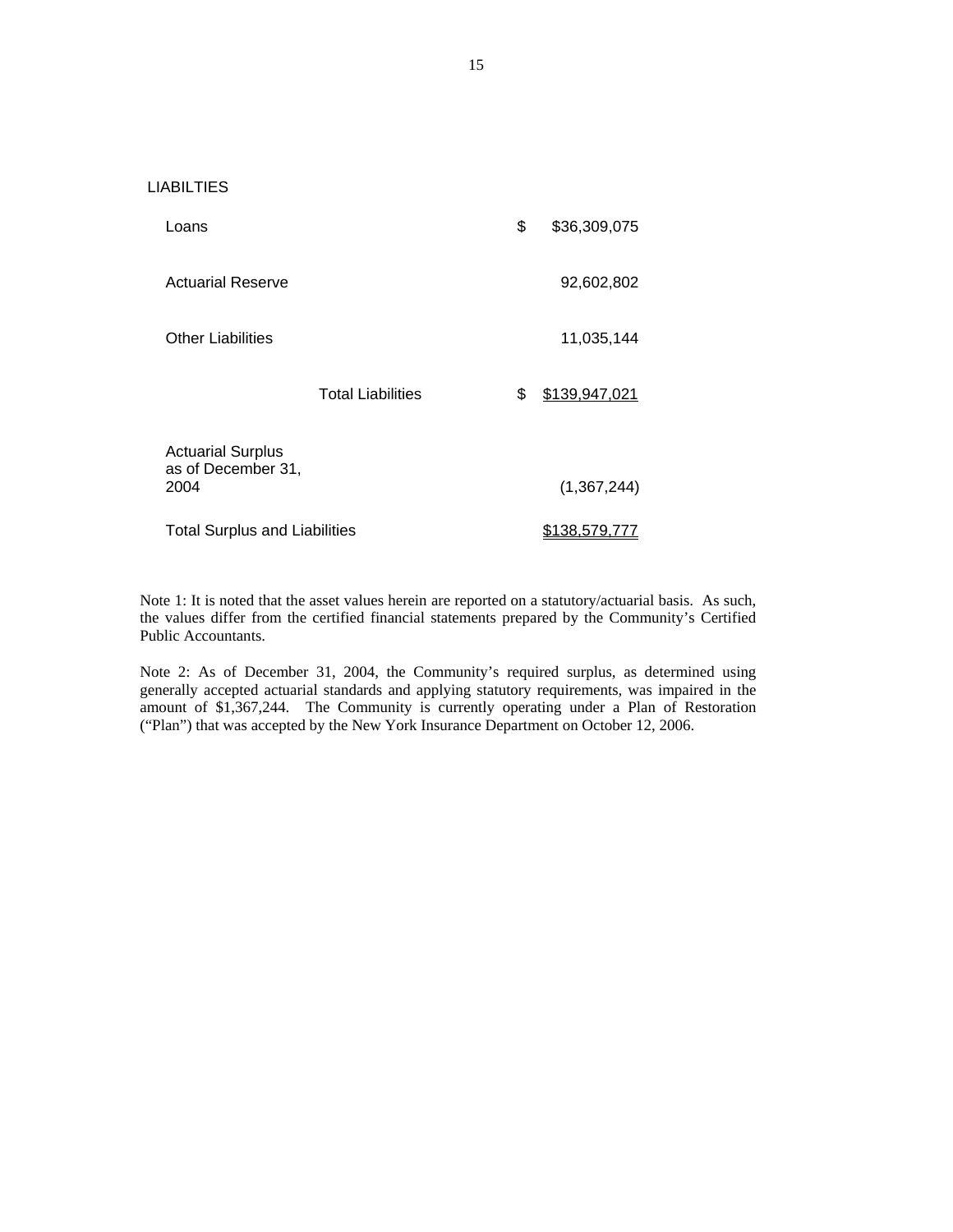# B. Statement of revenue, expenses and net worth

The statement of revenue and expenses is presented on a GAAP basis with applicable statutory accounting requirements for the period, August 15, 2002 through December 31, 2005.

#### **REVENUES, GAINS AND OTHER SUPPORT**

| Residents Services (including Amortization of Healthcare Reserve fees | \$31,999,996    |
|-----------------------------------------------------------------------|-----------------|
| <b>Health Care Services</b>                                           | 6,859,221       |
| <b>Residents Options Upgrades</b>                                     | 379,199         |
| Remarketing Fee Revenue                                               | 630,301         |
| Investment Income                                                     | 1,654,0449      |
| Contributions                                                         | 60,959          |
| Net Assets Released from Restrictions                                 | 467,770         |
| Other                                                                 | 971,731         |
| <b>Total Revenues, Gains, and Other Support</b>                       | \$43,023,221    |
| <b>OPERATING EXPENSES</b>                                             |                 |
| <b>Health Care</b>                                                    | \$11,611,961    |
| Dietry                                                                | 6.129,435       |
| Administration and General                                            | 14,727,993      |
| Maintenance and Security                                              | 5,890,352       |
| Housekeeping and Laundry                                              | 1,701,101       |
| Depreciation and Amortization                                         | 16,735,396      |
| Interests                                                             | 11,733,206      |
| Interests on Resale of Units                                          | 1,251,033       |
| <b>Resident Option Grades</b>                                         | 325,439         |
| <b>Total Operating Expenses</b>                                       | \$70,105,916    |
| <b>Operating Loss</b>                                                 | \$ (27.082.695) |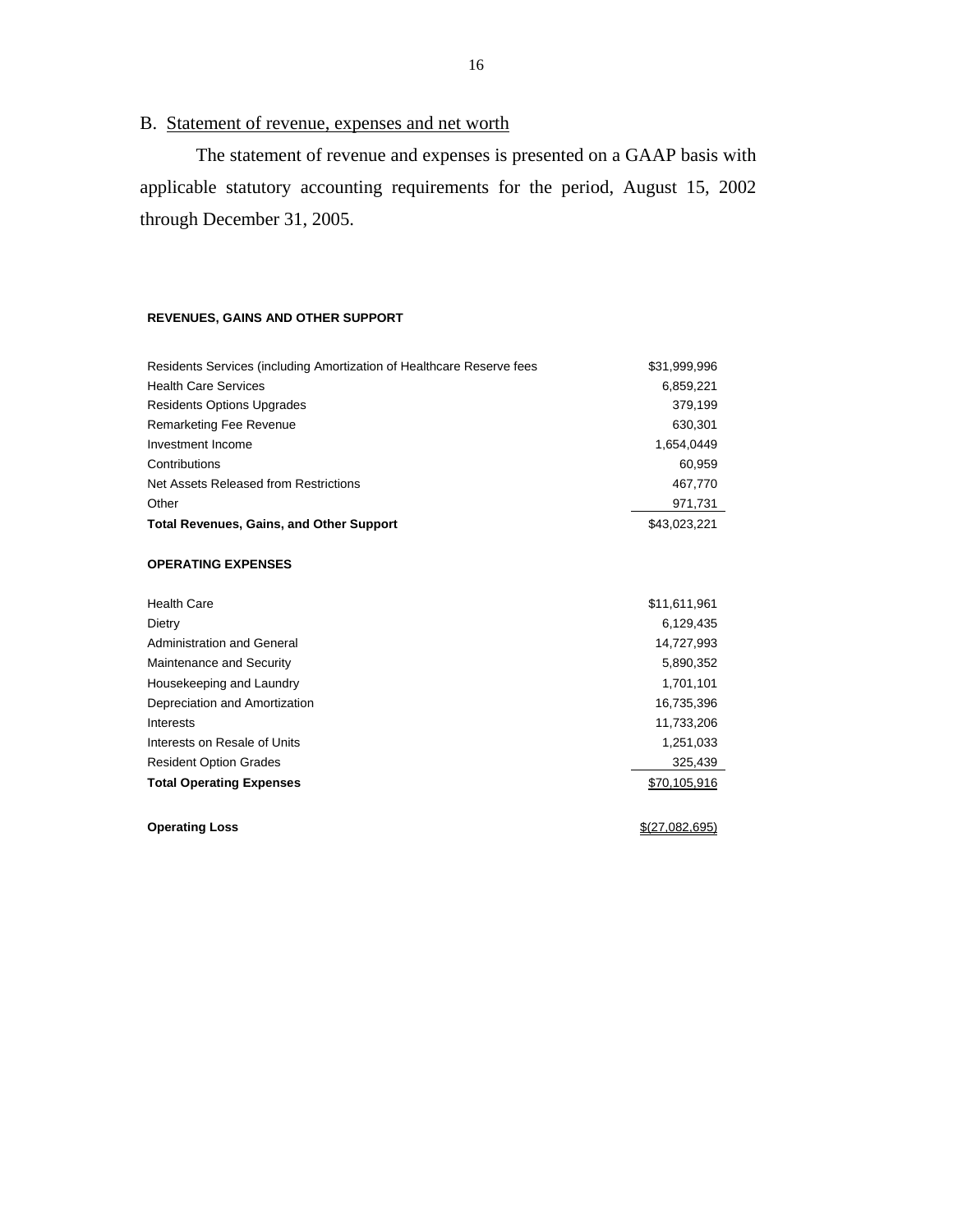#### **5. MARKET CONDUCT REVIEW**

<span id="page-18-0"></span>The examination included a market conduct review focusing on the following major areas:

- a) Underwriting, sales, and advertising
- b) Disclosure statement
- c) Care Agreement

No unfair practices were noted. .

#### **6. CONCLUSION**

As of December 31, 2004, the Community's required actuarial surplus, as determined using generally accepted actuarial standards and applying statutory requirements, was impaired in the amount of \$1,367,244.

The Community is currently operating under a Plan of Restoration ("Plan") that was accepted by the New York Insurance Department on October 12, 2006. The Plan of Restoration relies on increasing fees in line with the increase in the operating expenses. The projected date for the removal of the impairment under the Plan is December 31, 2006.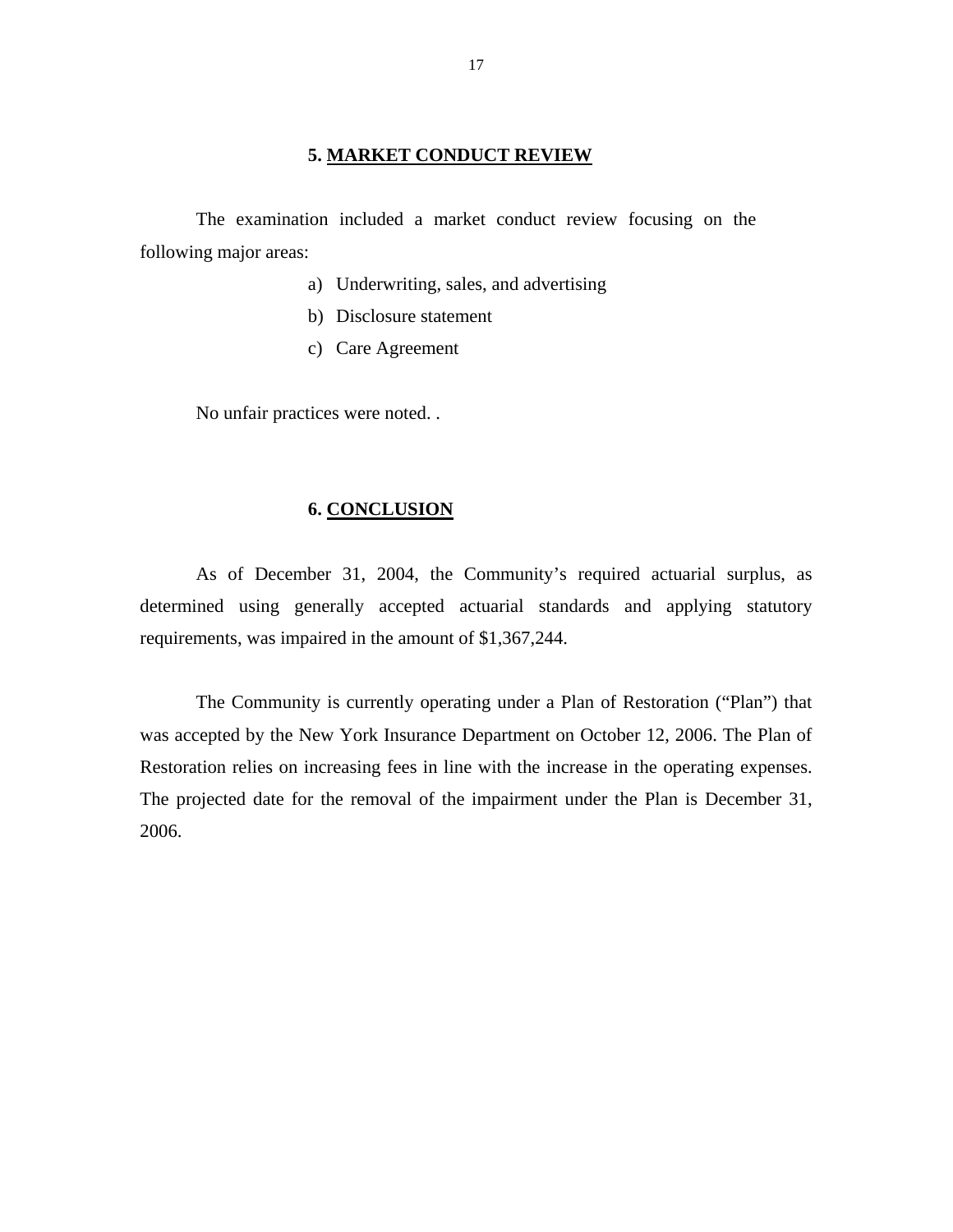## <span id="page-19-0"></span>**7. SUMMARY OF COMMENTS AND RECOMMENDATIONS**

# ITEM NO. PAGE NO. A As of December 31, 2004, the Community's required 1,3,16,18 actuarial surplus, as determined using generally accepted actuarial standards and applying statutory requirements, was impaired in the amount of \$1,367,244. The Community is currently operating under a Plan of Restoration ("Plan") that was accepted by the New York Insurance Department on October 12, 2006. B It is recommended that the Community seek the New York 8 Department of Health's approval for its Stewardship Agreement. C. It is recommended that the Community comply with Section 4609.4 9 of the New York Public Health Law relative to the issuance of refund proceeds within the time period prescribed by such section of of the New York Public Health Law. D It is recommended that the Community include specific 10 transportation procedures for the evacuation of its residents within its Emergency Procedures Manual. E It is recommended that, as a prudent business practice, the 10 management agreement be revised so as to state that, if insolvency of the Community (sponsor) shall occur, and in respect to all respect to all existing insolvency laws and regulations, the Manager can terminate the Management Agreement only after, at least, a ninety day notice is given to the Community. F It is recommended that Community continue to put a system in place that 11 will provide for the monitoring of the residents' Medicare and Medicare Supplement coverages on a more frequent basis. G It is recommended that the Community amend its custodial 11 agreement to includes the listed safeguards and controls.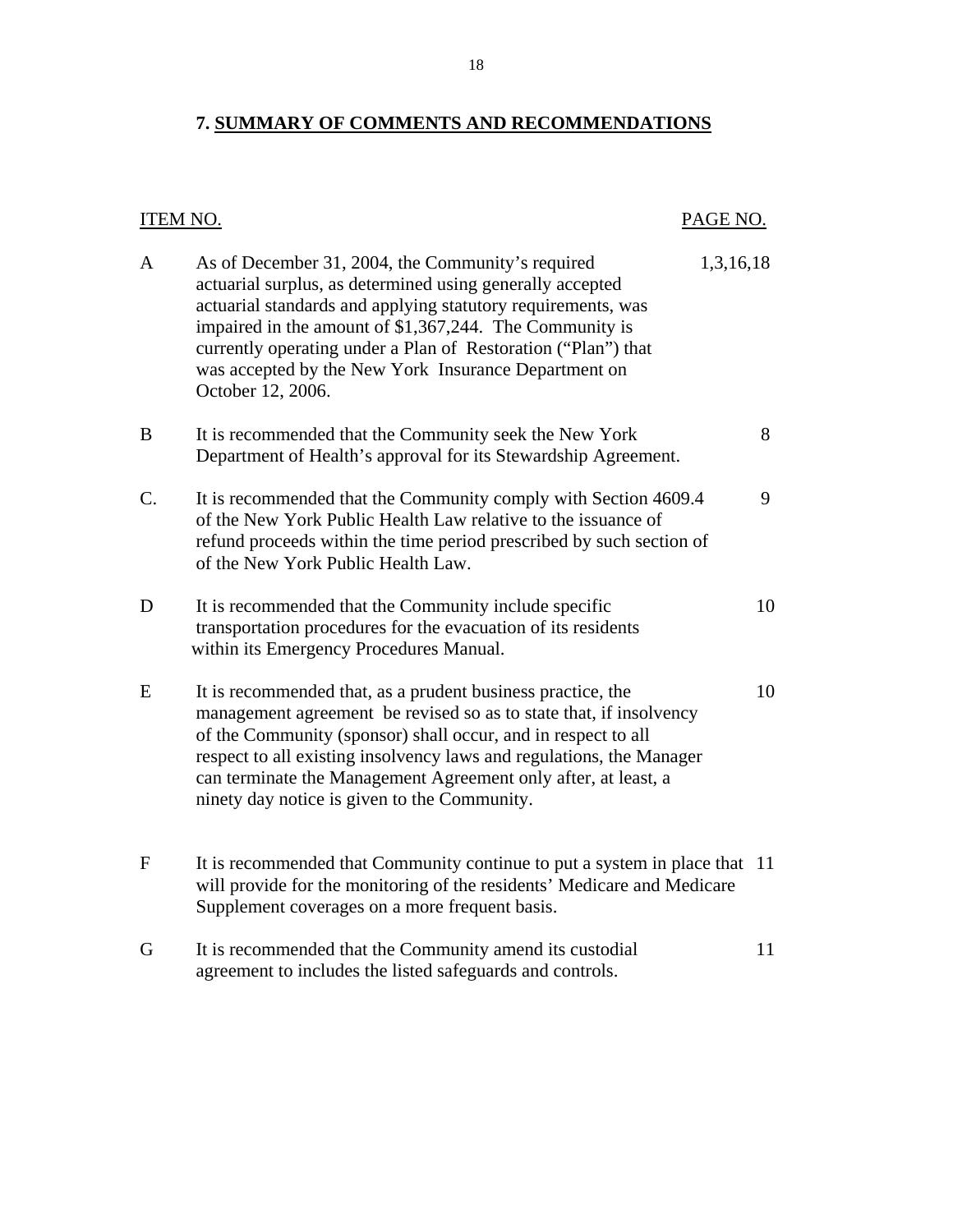## **ITEM NO.**

Public Health Law.

## PAGE NO.

| Н. | It is recommended that the Community exercise better care, in the<br>future, when allocating the utility expenses to the books of the<br>Co-operative. |    |
|----|--------------------------------------------------------------------------------------------------------------------------------------------------------|----|
|    | It is recommended that the Community file its annual statement<br>within the time period prescribed by Section 4607.1 of the New York                  | 13 |